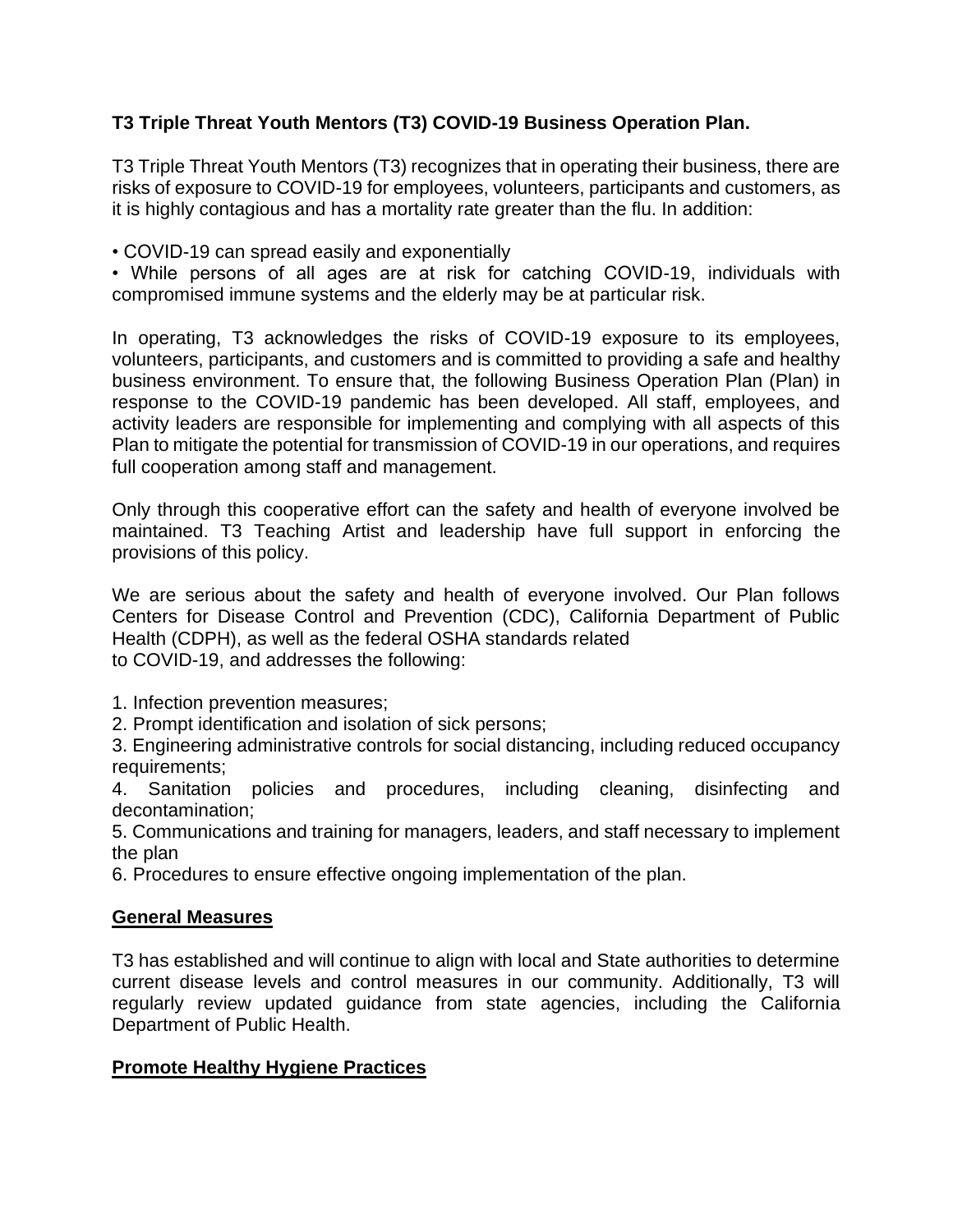T3 will educate staff, volunteers, activity participants, and their families about when they should stay home and when they can return to the theatre and/or its in-person activities. T3 will require staff, volunteers, activity participants, or their family members who are known to be sick or recently had a close contact with a person with COVID-19 to stay home.

T3 is committed to ensuring adequate supplies to support healthy hygiene behaviors, including, but not limited to: soap, tissues and hand sanitizers with at least 60 percent ethyl alcohol for volunteers, staff, and activity participants who can safely use hand sanitizer. T3 will reinforce washing of hands, avoiding contact with one's eyes, nose, and mouth, and covering coughs and sneezes among staff, volunteers, and activity participants. All staff, volunteers, and activity participants are required to wash their hands after coughing or sneezing; after being outside; and before and after using the restroom. All staff, volunteers, and activity participants should wash their hands for 20 seconds with soap, rubbing thoroughly after application, and use paper towels (or single use cloth towels) to dry hands thoroughly. Staff and volunteers should model and practice hand washing. All staff, volunteers, and activity participants should use hand sanitizer (preferably fragrance-free) when hand washing is not practicable. Sanitizer must be rubbed into hands until completely dry. Children under age 9 will use hand sanitizer under adult supervision.

T3 will establish routines that enable staff, volunteers, and activity participants to regularly wash their hands at staggered intervals. T3 will reinforce the use of cloth face coverings for staff, volunteers, activity and participants not on stage. T3 will discourage the touching of face coverings.

Intensify Cleaning, Disinfection, and Ventilation T3 will suspend the use of onsite drinking fountains and instead require the use of reusable water bottles both at the theatre and during any offsite activities. All staff or volunteers will clean and disinfect frequently touched surfaces at our theatre or other activity locations and on all props and stage equipment as practicable, frequently throughout all activities.

Frequently touched surfaces may include, but are not limited to:

- Door handles
- Light switches
- Sink handles
- Bathroom surfaces
- Tables
- Props
- Backstage Equipment
- Tools
- Costumes
- Makeup brushes
- Accessories
- Counter tops
- Lockers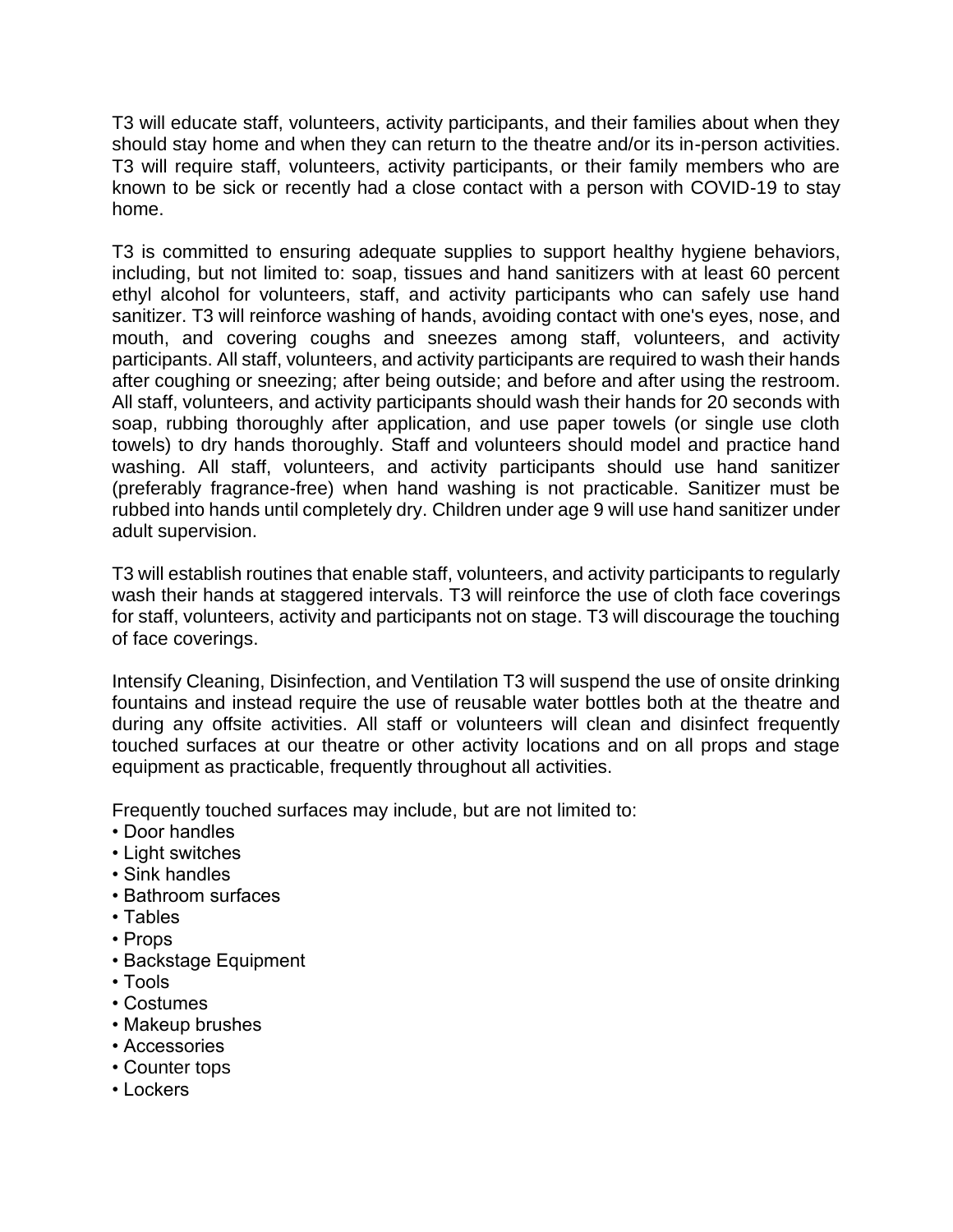#### • Cubbies

T3 will use cleaning products that have been approved for use against COVID-19 on the Environmental Protection Agency (EPA)-approved list "N" and will follow product instructions. Staff or volunteers with the responsibility of cleaning and disinfecting the site or offsite location will be equipped with proper protective equipment, including gloves, eye protection, respiratory protection, and other appropriate protective equipment as required by the product instructions. All products will be kept out of children's reach and stored in a safe space. T3 will establish a cleaning and disinfecting schedule in order to avoid both under- and over-use of cleaning products. When set strike, set build or cleaning duties are being practiced, T3 will air out the space before volunteers arrive and for the duration of the activity. For example, by opening windows where practicable. T3 will work with the City of San Diego to ensure that air filters and filtration systems are clean and operating at optimal efficiency to ensure optimal air quality.

T3 will provide physical guides, such as tape on floors or sidewalks and signs on walls, to ensure that staff, volunteers, family members, and Activity participants are on stage at least 6 feet apart whenever possible, and will establish "one-way routes" where practicable.

#### **Implementing Distancing**

All activity participant contact will be minimized where practicable. Activity participant and volunteer arrival and drop off-times will be staggered (classes with over 10 participants) to avoid crowding at theatre entrances or activity locations. T3 will designate routes for entry and exit, using as many entrances as feasible.

Before reopening box office / ticket sales to the public, T3 will install a clear screen or a 6 foot space at the box office table. Access to the kitchen will be restricted to staff.

T3 will encourage activity participants to maintain separation as much as possible while still maintaining the integrity of the production. T3 will develop instructions for maximizing spacing and ways to minimize movement in throughout the theatre that are easy for children to understand and are developmentally appropriate.

T3 will restrict nonessential visitors, volunteers, and activities involving other groups at the same time.

T3 will restrict communal activities and will minimize congregate movement as much as practicable. Activity participants, volunteers, and family members will be asked to leave the activity location promptly after the end of the activity.

Limit Sharing T3 will keep each activity participant's belongings separated. It will ensure belongings are taken home at the end of each activity to be cleaned and disinfected. It will ensure costumes, sets, and props are cleaned and disinfected prior to and after each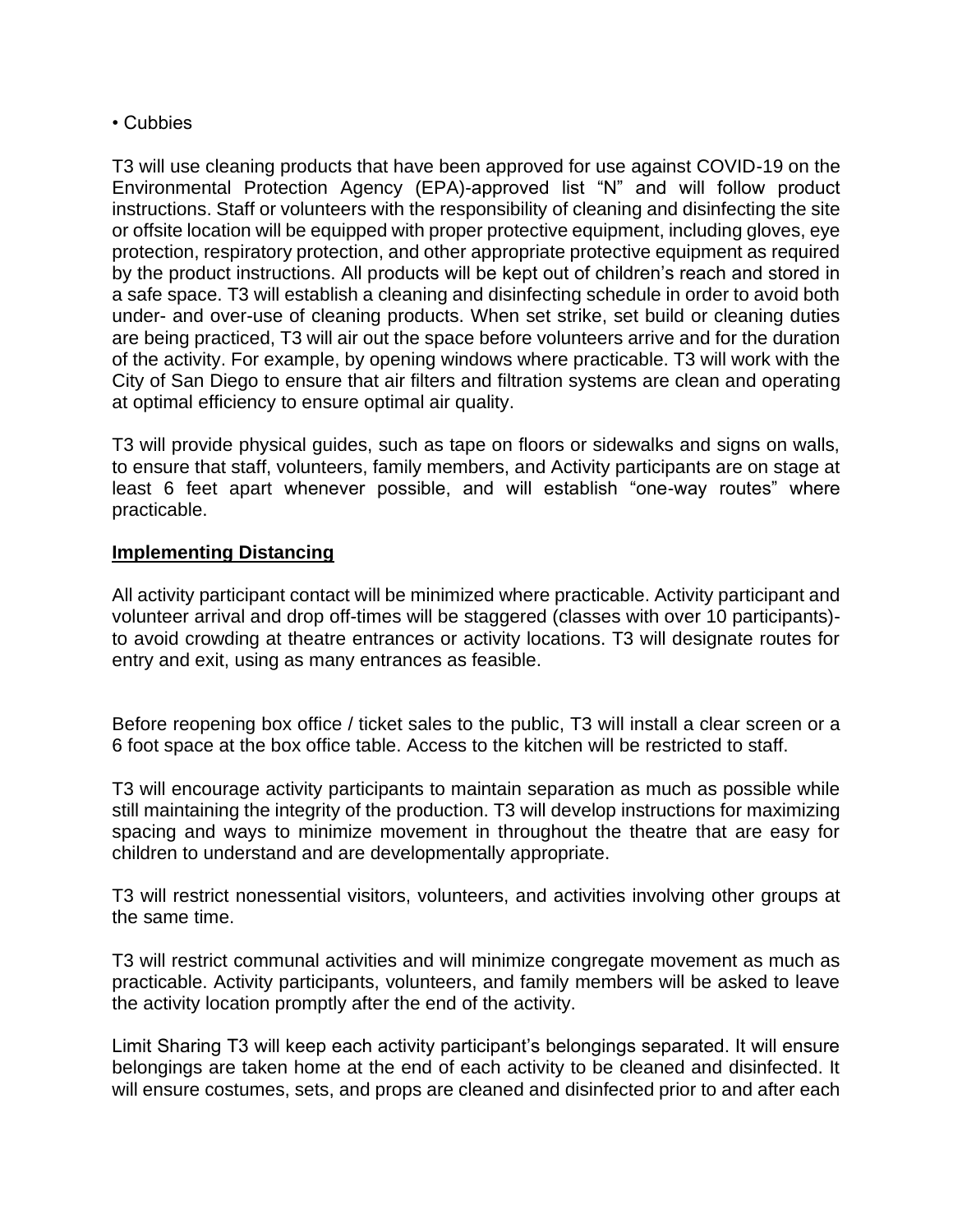use. T3 will strongly encourage activity participants and volunteers to avoid sharing scripts, electronic devices, clothing, toys, books, and other personal items as much as practicable.

# **Advise All Volunteers and Activity Participants**

T3 will advise all volunteers and activity participants in the following safety actions:

- Enhanced sanitation practices
- Physical distancing guidelines and their importance
- Proper use, removal and washing of cloth face coverings.
- Screening practices
- COVID-19 specific exclusion criteria

• T3 Producers, or with regard to an activity without a producer, a member of the Executive Action Committee will be responsible for responding to COVID-19 concerns. All activity participants, volunteers, and families will be notified of who this person is and how to contact them.

### **Check for Signs and Symptoms**

T3 will train staff and educate volunteers, activity participants, and their families about when they should stay home and when they can return to the theatre. T3 will actively require staff, volunteers and activity participants who are sick or who have recently had close contact with a person with COVID-19 to stay home.

T3 will implement screening procedures for all staff, volunteers, and activity participants before they enter the theatre or any offsite activity location. T3 will conduct visual wellness checks of all persons upon arrival and take their temperatures upon entrance with a notouch thermometer. T3 will ask all individuals who are entering the theatre about COVID-19 symptoms within the last 24 hours and whether anyone in their home has had COVID-19 symptoms or a positive test.

T3 will document/track incidents of possible exposure and notify staff, volunteers, activity participants, and their families of any positive case of COVID-19 while maintaining confidentiality.

T3 will exclude any staff, volunteer, or activity participant that is showing symptoms of COVID-19. All T3 producers or applicable activity leader should discuss with parent/caregiver and refer to the child's emergency card to identify if the child has a history of allergies, which would not be a reason to exclude. T3 will monitor staff, volunteers, and activity participants throughout each activity for signs of illness. T3 will perform a temperature check of anyone exhibiting symptoms of COVID-19 and send home anyone with a fever of 100.4 degrees or higher.

COVID-19 symptoms:

- Fever
- Cough